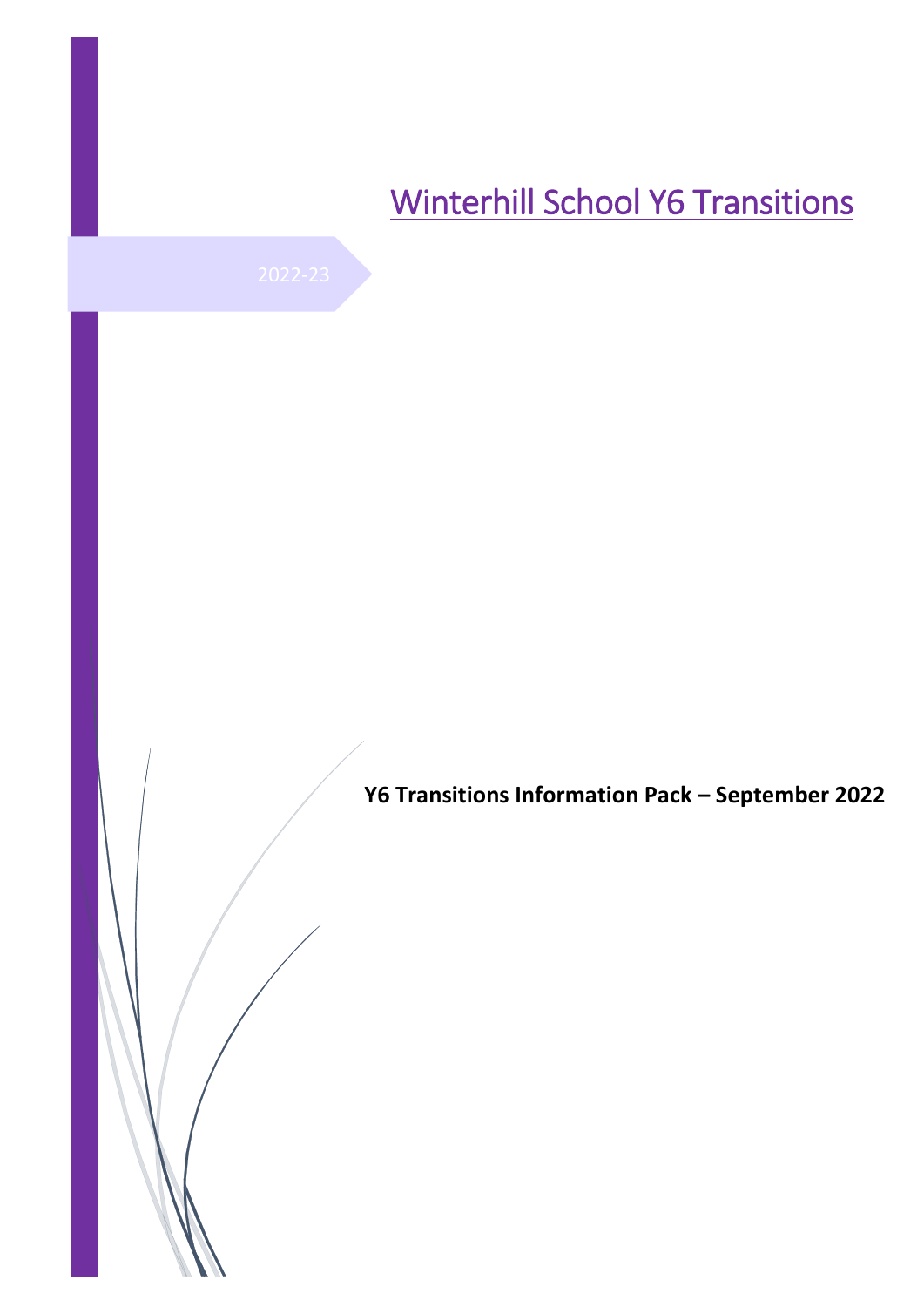## **WINTERHILL SCHOOL – SCHOOL DAY**

#### **The school day**

You are asked to ensure that your son/daughter arrives at school in time for morning registration at 8.45am, (but no earlier than 08:30) and that they are aware of the arrangements for their journey home at 3pm. **On their first day, they will need to make their way to the Main Hall upstairs. There will be a large number of prefects and peer mentors around school who will ensure that all Year 7 students get to the right place.**

Our tutor groups are set up considering various factors including student ability and which primary school your child attended. The students will have the opportunity to get to know their peers from lots of different schools and will be supported in many of their lessons to start with by older students. They will have peer mentors attached to their forms who will be around at change of lessons to ensure the Year 7's learn to navigate their way around school.

**All Year 7 students will be released from school at 2.55pm to make their way home (5 minutes before the main school) for the first week in school.** From this time, they are released back into your care. We ask that you do not use the school car park for the drop off or collection of your child at the start or end of the day, due to health and safety reasons. If you are asked to collect your child from school, or are dropping them off during the day, following an appointment for example, you are welcome to use the car park.

We now run a split lunch system in school with Years 7 and 8 having their lunch break between 11:55 and 12.30pm, and Years 9, 10 and 11 between 1.10 and 1.45pm. Your son/daughter will have their lunch between 11:55 and 12.30. All of our lessons last 75 minutes

| <b>Timings of the School day</b>                                       |                   |                    |  |  |  |  |  |  |  |
|------------------------------------------------------------------------|-------------------|--------------------|--|--|--|--|--|--|--|
| for Years 7 and 8 (To include Year 6 students during transition weeks) |                   |                    |  |  |  |  |  |  |  |
|                                                                        | <b>Start time</b> | <b>Finish time</b> |  |  |  |  |  |  |  |
| Form                                                                   | 08:45             | 09:10              |  |  |  |  |  |  |  |
| Period 1                                                               | 9:10              | 10:25              |  |  |  |  |  |  |  |
| <b>Break</b>                                                           | 10:25             | 10:40              |  |  |  |  |  |  |  |
| <b>Period 2</b>                                                        | 10:40             | 11:55              |  |  |  |  |  |  |  |
| Lunch                                                                  | 11:55             | 12:30              |  |  |  |  |  |  |  |
| Period 3                                                               | 12:30             | 1:45               |  |  |  |  |  |  |  |
| Period 4                                                               | 1:45              | 3pm*               |  |  |  |  |  |  |  |
| <b>Enrichment activities</b>                                           | 3pm               | 4pm                |  |  |  |  |  |  |  |

\*Your son/daughter will finish at 2:55 for the first week.

We offer a wide range of enrichment activities to our students, such as sports clubs, art and drama etc. so please encourage your son/daughter to engage in these after school clubs

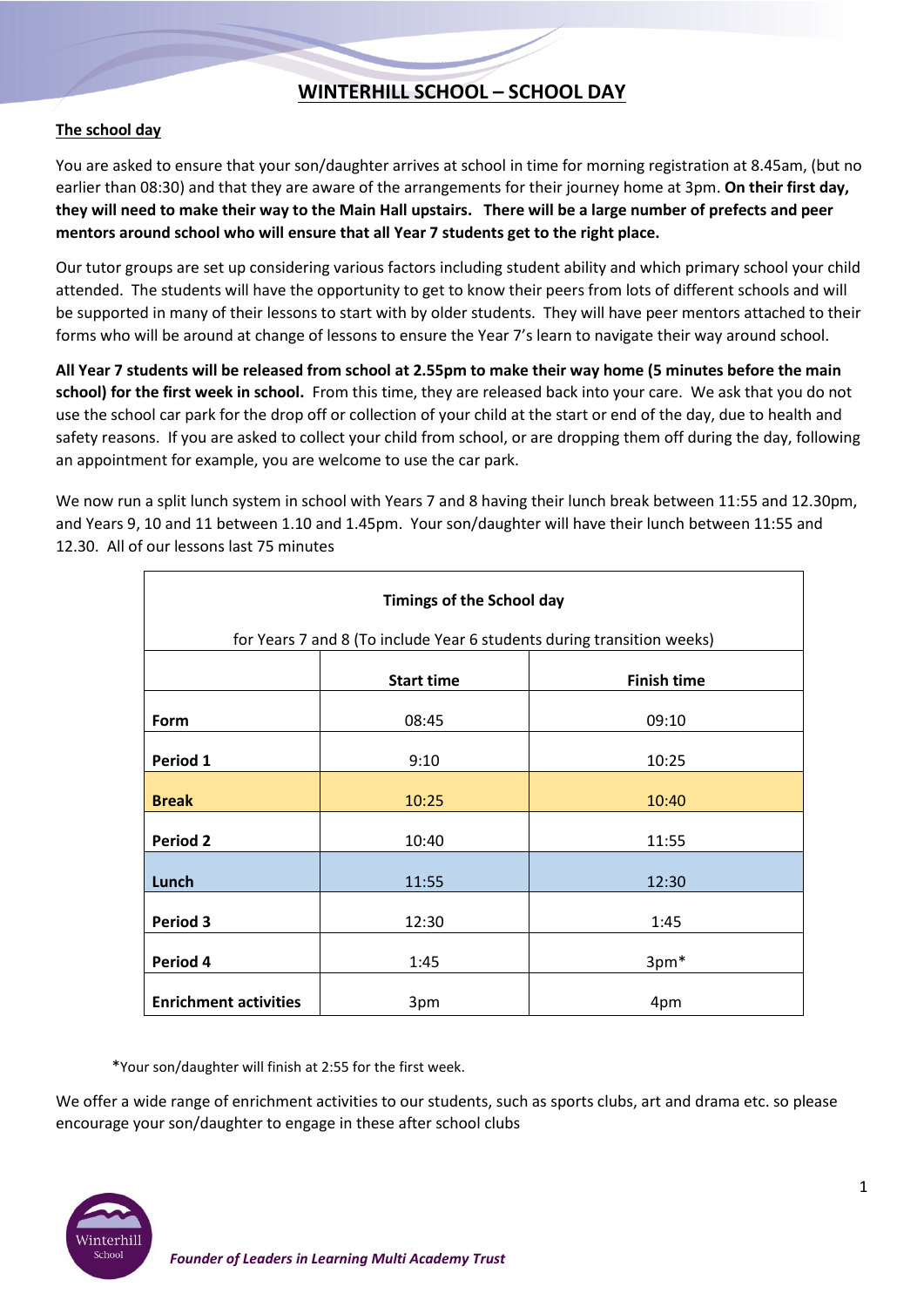## **WINTERHILL SCHOOL – SCHOOL LATES / ABSENCE**

#### **Lateness to school/Absence Procedure**

Students will be classed as late if they are not in registration. We use our registration period as part of our PSHCE (Personal, Social, Health, Citizenship and Economic Education) curriculum time and therefore they miss out on a valuable learning opportunity if they are not present. This is an important part of the school day; ensuring students are ready to learn and know important information for the day ahead. It is the responsibility of the parents to ensure that their son/daughter is not only attending school regularly, but that they are also punctual.

There is a link between good attendance and academic achievement and therefore we will work closely with parents to enable this to be achieved.

#### **Illness and Medical Absence**

If your son/daughter is ill you must inform the school on (01709) 740232 and follow the instruction on reporting student absence. This should be done each day that they are absent, or are running late. Please keep us informed of any lengthy absence planned or otherwise, this will enable us to send work home if this is appropriate or prepare for their return in the case of any modifications that may have to be made to enable their safe return. Please provide the attendance team with a note in advance of any medical appointments. Your son/daughter will **not be** signed out of school without prior agreement with yourself.

#### **Notifying absence**

We operate a 'text' system in school for all of our students, if on any school day your son/daughter has not been marked present in their registration, period 1, or at the start of period 2 you will receive an automatic text to your mobile phone informing you that they are not present.

#### **Term time leave**

Following a change to legislation in 2013, Head teachers are no longer allowed to grant leave of absence for students during term time (this includes holidays), unless there are exceptional circumstances. If you decide to take your child on holiday during term time, you will need to inform our attendance team and you could be issued with a penalty notice.

#### **Emergency contact details**

Please help us to keep your son/daughter safe by informing us of any changes to your contact details. Please provide us with alternative contact details, such as grandparents or relatives to ensure we can contact someone in an emergency.

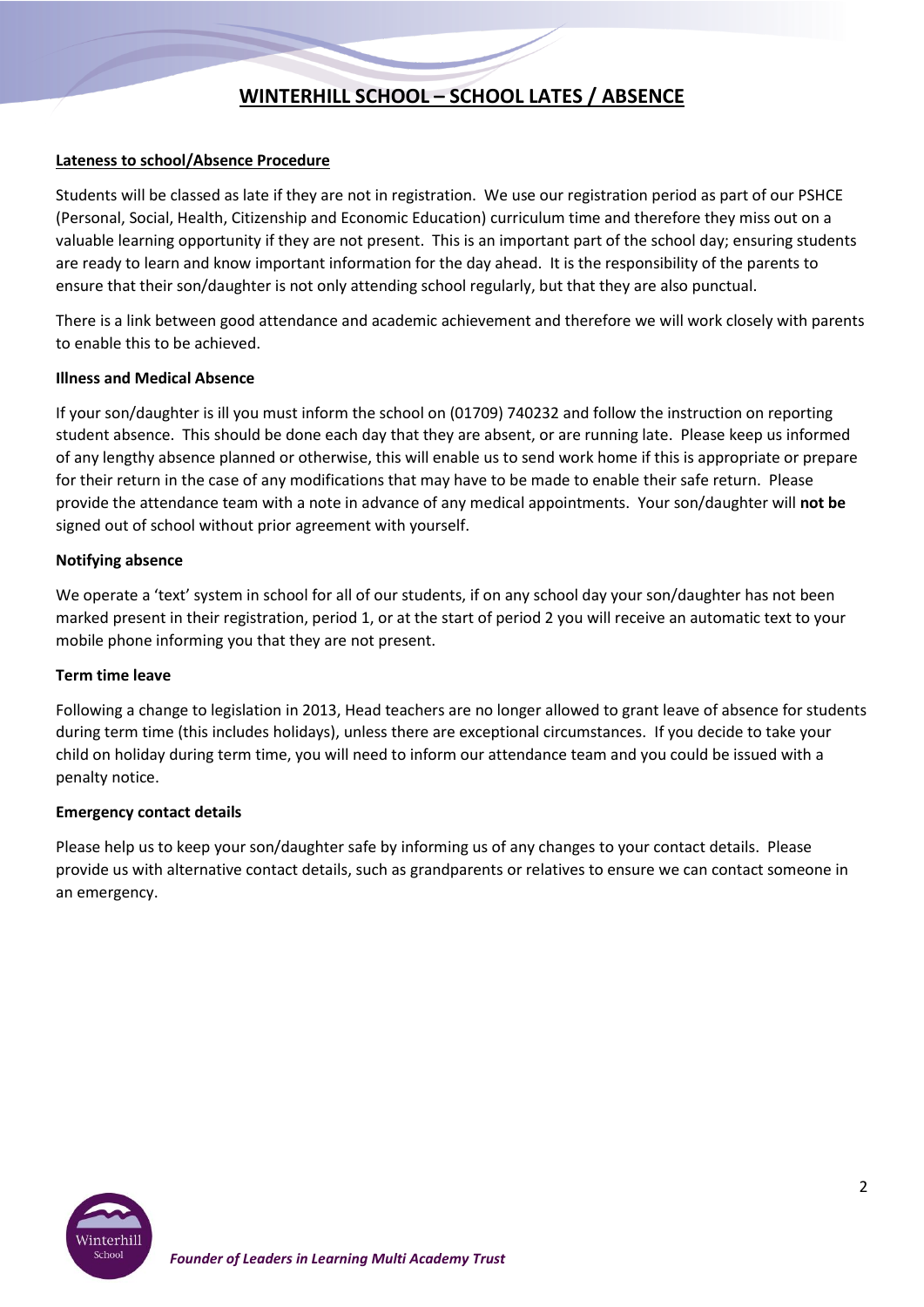## **WINTERHILL SCHOOL – TRAVEL PROCEDURES**

#### **Bus travel**

Students who currently live on route between Winterhill and **Thorpe Hesley/Chapeltown** will be able to catch the Winterhill bus run by Cawthornes, which operates in a morning and afternoon. This service will be free during September for any new starters who live in that area, however from October a subsidised levy will be attached to this of approximately £40 per half term, paid via ParentPay. A MegaTravel Pass can now be used on the Winterhill bus (further details below).

#### **Other areas**

'First' buses can also be caught from various other areas to travel to and from school. (Timetables will need to be checked nearer the date). Bus passes (MEGATRAVEL passes) are available and can be applied for online from First buses before your child starts at Winterhill.

Your child will need to be in school for 8.45am, on a daily basis, so it is important that they look at the bus timetables to ensure that they know which buses they need to catch in order to get them to school for this time.

#### **MegaTravel Pass**

You can apply for an 11-16 Megatravel Pass through the following website link [www.travelsouthyorkshire.com/megatravelpass/](http://www.travelsouthyorkshire.com/megatravelpass/)

#### **Section from the website about the Megatravel pass.**

#### **11-16's can get cheaper bus, tram and train travel with a MegaTravel Pass.**

If you live in South Yorkshire and are under 16, you are eligible for a MegaTravel Pass. The MegaTravel Pass entitles pass holders to concessionary travel on bus, tram and train in South Yorkshire. **No pass means you could pay full fare!**

| Valid on                 |                                                                                                                                                                   |
|--------------------------|-------------------------------------------------------------------------------------------------------------------------------------------------------------------|
| <b>Price</b>             | £0.00                                                                                                                                                             |
| Operator(s)              | All operators                                                                                                                                                     |
| <b>Duration</b>          | The Megatravel will be valid up to the 31st July of the school year in which you turn 16 (or up to the<br>day before your 16th birthday if that falls in August). |
| <b>Available</b><br>from | You can apply online with a MyTSY account. You will need to set up a MyTSY account in your child's<br>name. You can then apply online on behalf of your child.    |

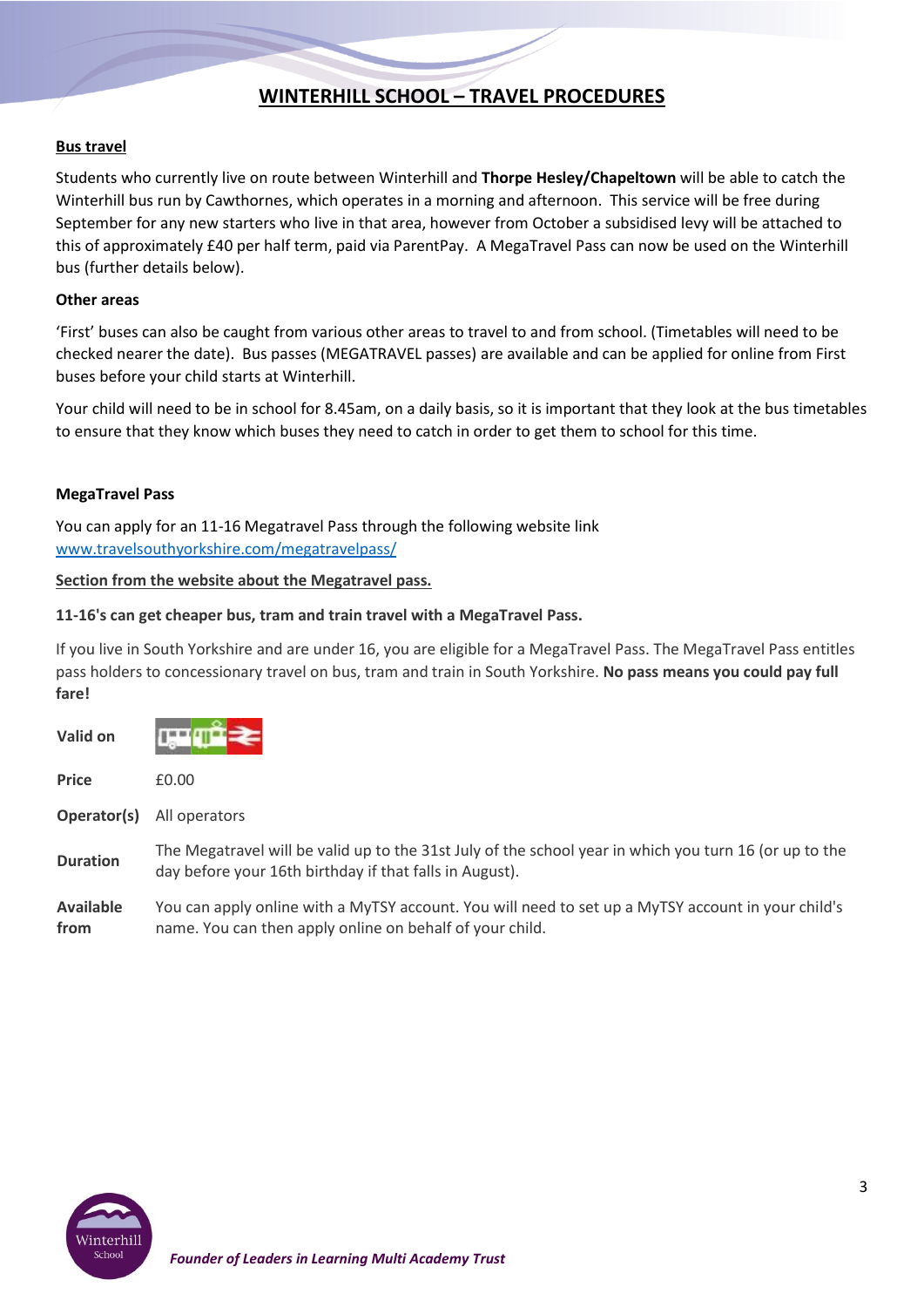## **WINTERHILL SCHOOL – SCHOOL LUNCHES**

#### **Arrangement for lunches/buying food**

Students are not allowed to leave the site during the school day and therefore will not be allowed out of school at break or lunchtimes. This includes going to the shops near school.

We have 3 areas in school where students can buy food for lunch. In addition, there are at least **2 areas open for buying food before school and at break times**. We now operate a Biometric account for your child to access their school meal account. This means your child will use their fingerprint when purchasing school meals. Enclosed is a parental consent form and additional information regarding this service. In order for your child to participate in this system we require you to complete the attached form and return it to school before July.

#### **How does my son/daughter pay money into their account?**

There are a number of ways that money can be paid in to their food account. Where possible, money paid in before school or at breakfast club will be in their account by break for the purchase of snacks.

- Put **money** (coins and notes but not 1p,2p,5p or £2 coins) directly on to the account using any of the **3 cash machines** located around school (these also have fingerprint recognition on them). These machines are also set up to take £5, £10 and £20 notes.
- Join **Parent Pay.** Unfortunately, as the students aren't officially on roll until September this is not an option during transition weeks.

Students will not be provided a meal if there are not sufficient funds in their account. However, we will obviously not allow students who have forgotten their money to go without food. **If students find that they haven't got money on their account for lunch they must go directly to their BfL (Behaviour for Learning) team, and arrangements will be made for them to access a lunch.**

On their first day, it is advised that students bring at least £2.50 (or approximately £12 for the week) to enable them to purchase lunch, they will be taught how to put money into their account on the first day. The price of school meals may change before your child starts with us so the sum of £2.50 is just a guideline.

#### **Free school meals**

Students in receipt of free school meal allowance will have an allowance placed on their card for the days they attend during July and into the new school year. This is **currently set at £2.40 (current March 2022) per day**. This allowance cannot be used at break time and after lunch, any money from the allowance that hasn't been used will be removed from the account.

It is only an allowance and students will be expected to pay for any extra food they have chosen that costs more than their allowance (credit will already need to be in their account for this purpose).

Additional money can be placed in their account to purchase food at breakfast or break, though we do offer a free breakfast service for any students who are in receipt of free school meals, or who are eligible for Pupil Premium. We acknowledge the importance of a good breakfast to start the day, so we try to provide this through our Pupil Premium Funding allocation to those students who are eligible.

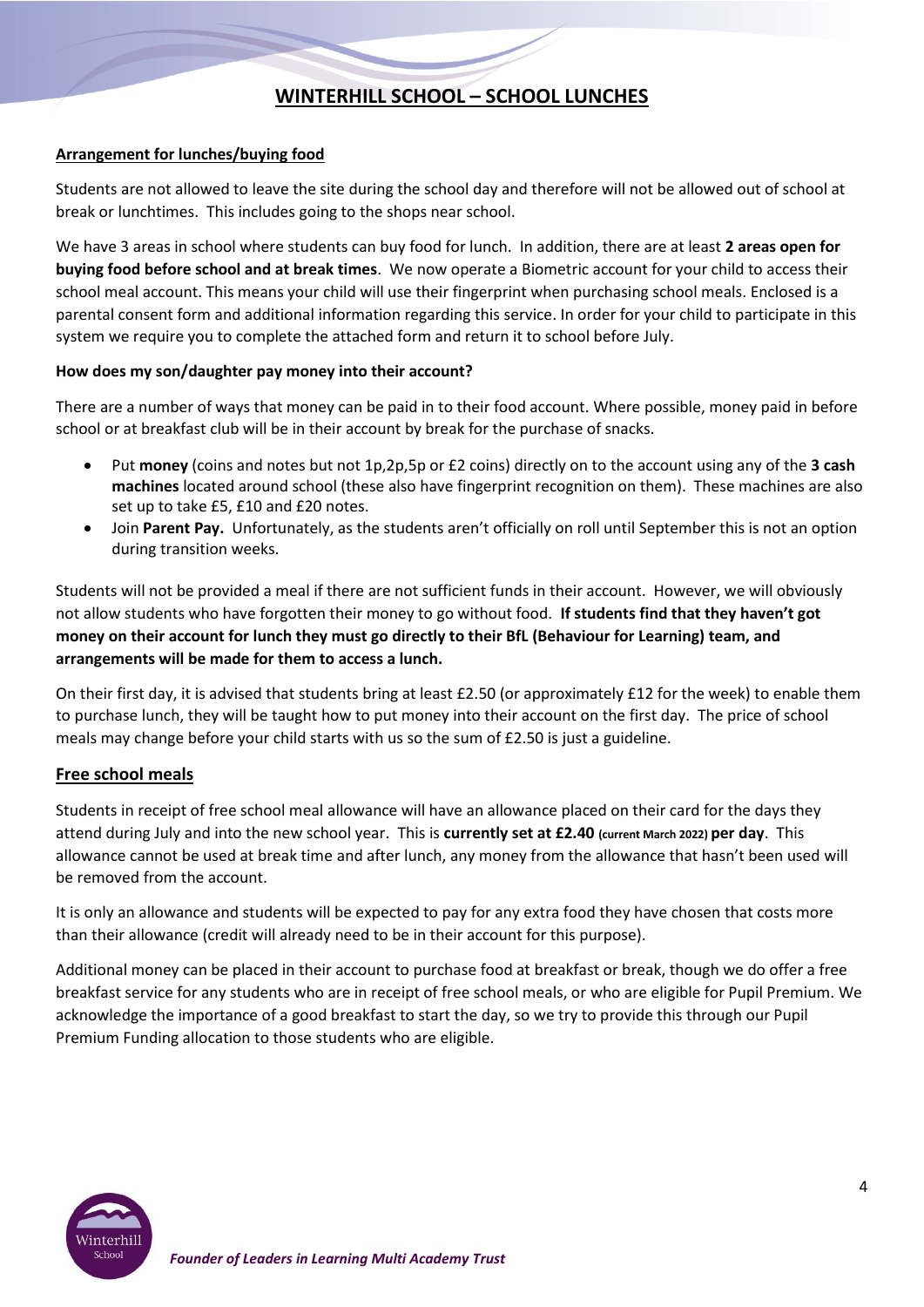## **WINTERHILL SCHOOL – UNIFORM EXPECTATIONS**

#### **School Uniform and Appearance**

**The expectation of school uniform for all Winterhill students is as follows: -**

**Skirt** Plain black material of a reasonable length **Trousers** Plain black tailored trousers (not leggings or tight-fitting trousers/jeans or tracksuit bottoms) **Shirt** Plain white school shirt **Tie** School design – a clip on tie must be worn by all students **Jumper** School design - 'V' neck with school badge (compulsory to wear this or school cardigan) **Cardigan** Black with school badge – school supplier only (compulsory to wear this or school jumper) **A school jumper/cardigan is compulsory and other jumpers/cardigans can't be worn instead of the school jumper. Socks/Tights** Plain black socks/tights **Footwear Plain black outdoor shoes are required – Please note training shoes of any style, shape or colour are not acceptable. Outdoor coat** Leather jackets, denim jackets and sports tops are not acceptable. Outdoor coats should not be worn in the school building. **Blazers are not part of the school uniform and are not allowed to be worn.**

**Please note that the school accepts some variations to school uniform that are required by religious and cultural norms (eg plain black headscarves/hijab). All uniform should be clearly marked with the student's name.**

**Jewellery** No jewellery is to be worn with the exception of **one plain pair of studs** for students with pierced ears and a **single ring**(finger).

> **NB** – we discourage the wearing of jewellery for reasons of safety – studs, if worn, must be removed for PE. **ALL JEWELLERY MUST BE REMOVED FOR P.E.**

> We strongly advise that students don't wear jewellery of sentimental value in school, because if it is damaged or lost, we will not be held responsible for it's replacement.

> **Nose studs, lip and tongue rings and studs, and naval piercing jewellery are banned and students will be expected to remove them, if worn at school.** It will not be acceptable to have them taped up.

#### **Equipment Students need to bring on a daily basis**

- A bag large enough to carry books, equipment, PE kit
- Student Learning Record (this will be provided)
- Pens, pencils, ruler and an eraser in a pencil case
- Pencil crayons, sharpener and felt tips (optional)
- Basic scientific calculator (this will be needed for September onwards essentially)
- PE kit on specified days on their timetable

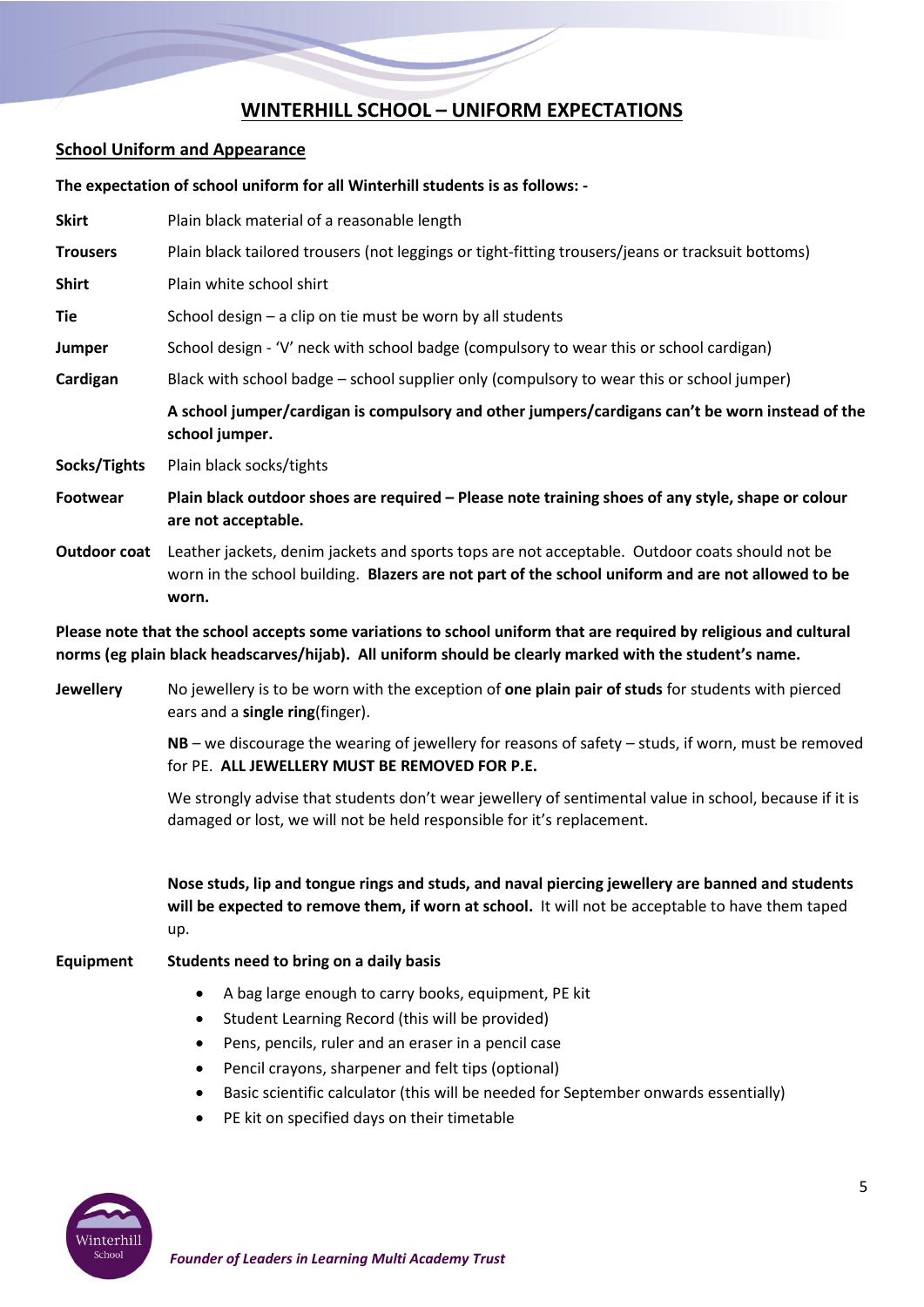| School uniform can be purchased in Rotherham Town Centre from |                                              |              |  |  |  |  |  |  |
|---------------------------------------------------------------|----------------------------------------------|--------------|--|--|--|--|--|--|
| <b>Pinders</b>                                                | College St, Town Centre, Rotherham S60 1QB   | 01709 720043 |  |  |  |  |  |  |
| Jonny D                                                       | 33 Howard St, Town Centre, Rotherham S65 1JQ | 01709 370032 |  |  |  |  |  |  |

#### **Suitable plain black school shoes can be purchased from**

| <b>Wynsor House</b> | Woodhouse Green, Thurcroft, Rotherham | 01709 540876 |
|---------------------|---------------------------------------|--------------|
|                     |                                       |              |

## **PE KIT– expected from September 2022**

| <b>Compulsory Items:</b> | Encore Hoodie sweatshirt (black, purple & white)                               |  |  |  |  |  |  |
|--------------------------|--------------------------------------------------------------------------------|--|--|--|--|--|--|
|                          | Encore round neck T-Shirt (black, purple & white)                              |  |  |  |  |  |  |
|                          | Encore shorts (black, purple & white)                                          |  |  |  |  |  |  |
|                          | <b>Black football socks</b>                                                    |  |  |  |  |  |  |
| <b>Optional Items:</b>   | Plain black tracksuit bottoms (Pinders sell these with the Winterhill logo on) |  |  |  |  |  |  |
|                          | Black Sports leggings (these cannot be fashion leggings from Primark, etc).    |  |  |  |  |  |  |

#### **Additional requirements**

(Girls) Training shoes (any brand/colour); Football boots (essential only if in Girls Football team); (Boys) Football boots, Training shoes (any brand/colour); Gum shield

#### **SAFETY CONSIDERATIONS**

#### **Hair**

Hair must also be tied back so a spare bobble should be included as part of the PE kit for safety reasons, if your son/daughter's hair requires this.

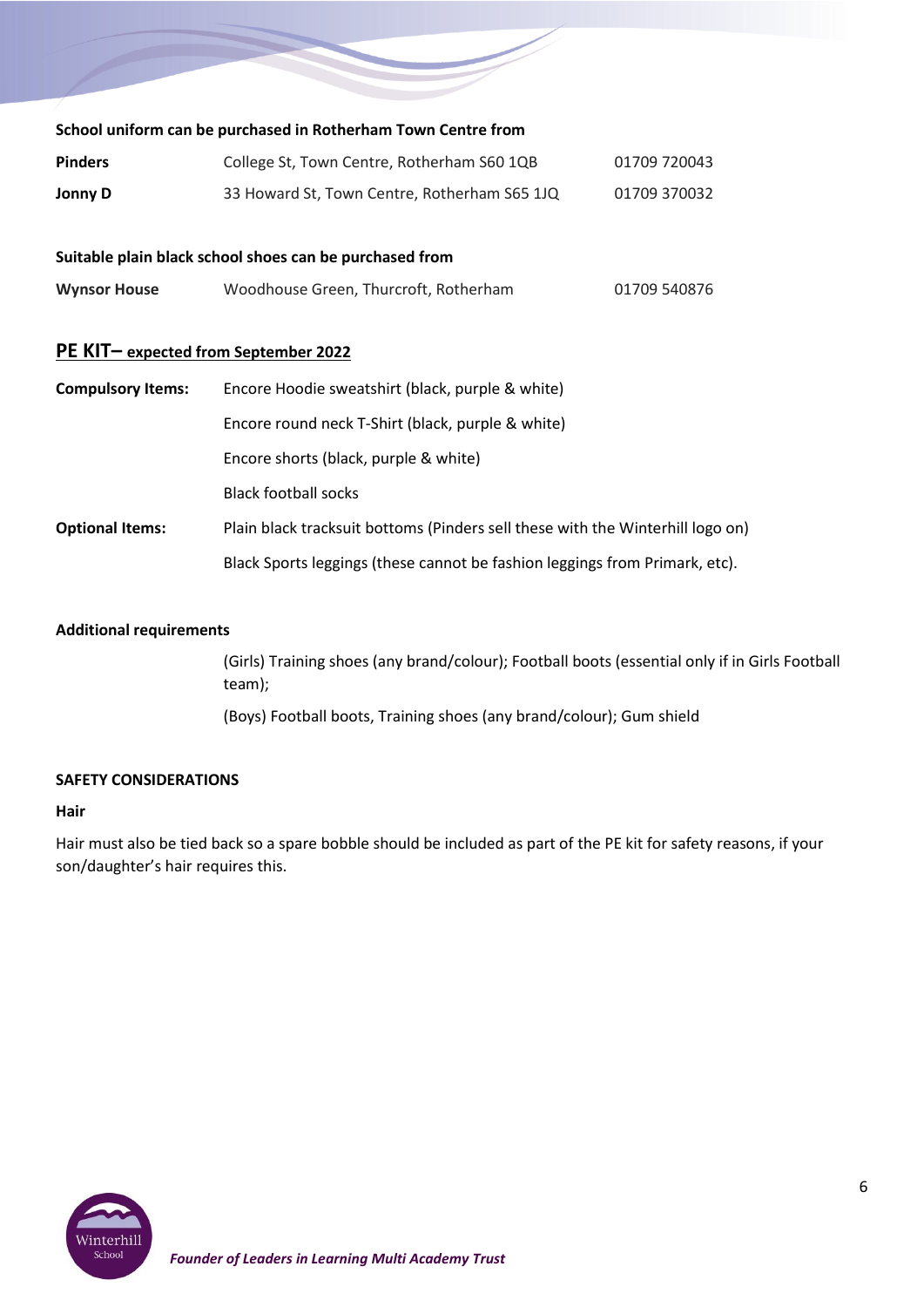# **WINTERHILL SCHOOL – SCHOOL TIMETABLE**

During years 7, 8 and 9 our students study the full range of subjects. Within this timetable they will be studying subjects from across the National Curriculum. Some of these will be as tutor groups, some in mixed ability and some in ability groupings. They will have PE at least once during the week, but they do not need to bring their PE kit on the first day in school. If they have PE on their first day the PE department will arrange an alternative activity that they will not need to change into PE kit for.

Generally, in Year 7 they will study the following subjects in mixed ability groups:

| <b>Registration/Period 1</b> |                                                         |
|------------------------------|---------------------------------------------------------|
| Science                      |                                                         |
| <b>MFL</b>                   | All Year 7 students will study either Spanish or French |
| ICT/Computer Science         |                                                         |
| History                      |                                                         |
| <b>Religious Studies</b>     |                                                         |
| Geography                    |                                                         |
|                              |                                                         |

They will study the following in mixed ability, mixed tutor groups:

| Music | Art        |
|-------|------------|
| Drama | Technology |

They will initially study the following subjects in mixed ability groups, but during Y7 these will be reorganised into ability groups:

| English              |                      |  | Maths |  |                                                                                                                 |              |  |   |  |
|----------------------|----------------------|--|-------|--|-----------------------------------------------------------------------------------------------------------------|--------------|--|---|--|
| - PE                 |                      |  |       |  |                                                                                                                 |              |  |   |  |
| $\sim$ $\sim$ $\sim$ | $\sim$ $\sim$ $\sim$ |  |       |  | the contract of the contract of the contract of the contract of the contract of the contract of the contract of | $\mathbf{r}$ |  | . |  |

These groupings may change during the year, if we feel that it would benefit your son/daughter academically to do so. As they progress through school, students may be grouped according to ability in more of their subjects.

#### **Knowledge Organisers**

To enable Parents to follow what their sons/daughters doing we produce a 'Knowledge Organiser' for each half term that contains ways that you can support your son/Daughter in their individual lessons, and some guidance on homework that they may need to complete. Actual individual pieces of homework will be set alongside the Knowledge Organiser and there will be an expectation for these to be completed on a weekly/fortnightly basis. The Knowledge Organiser enables you to support them through their Key Stage 3 studies. These booklets will also be posted on our website for students and parents to access so that they can be reprinted from there if the students misplace their first copy.

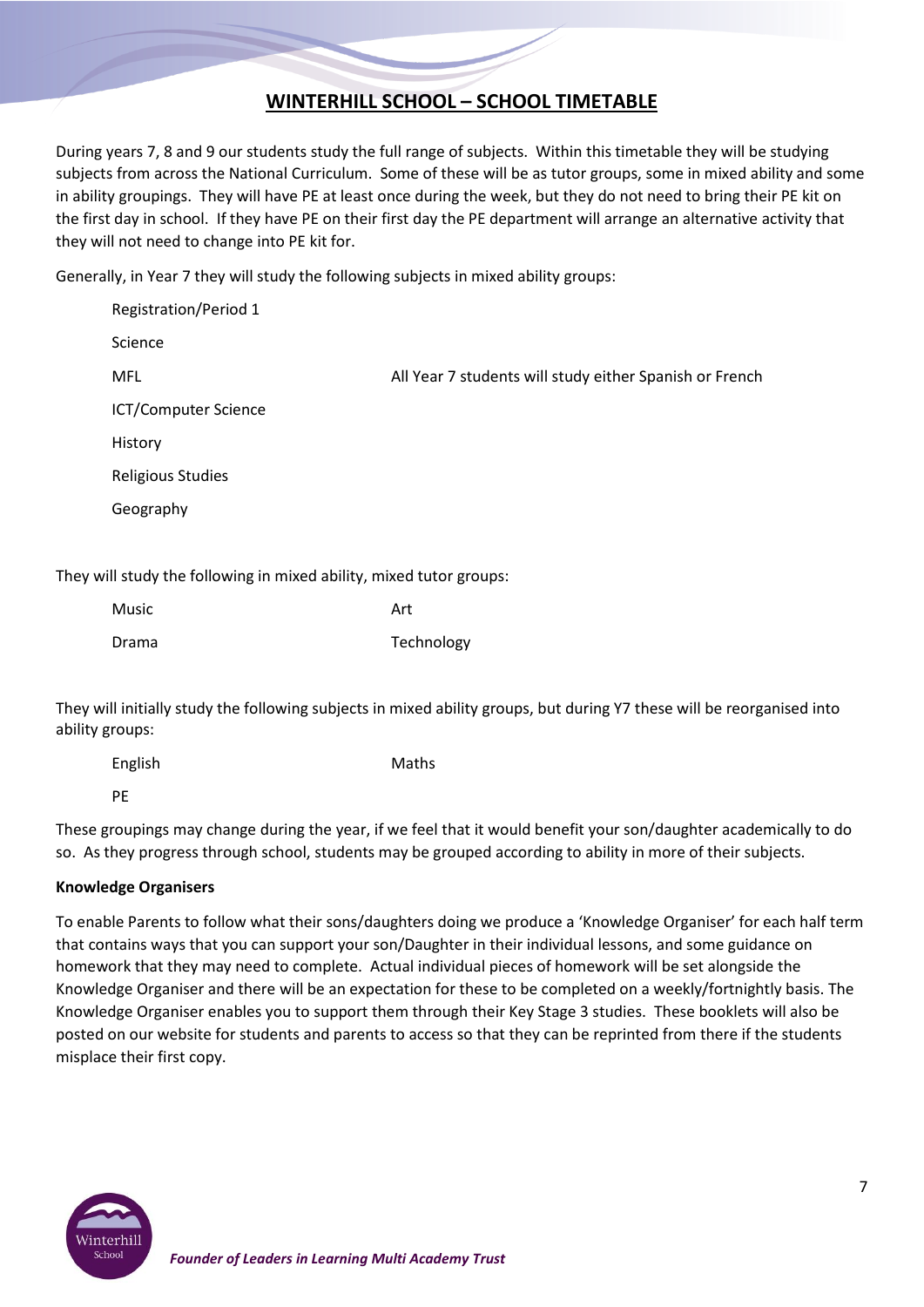## **WINTERHILL SCHOOL – ENRICHMENT/HOME LEARNING**

#### **Homework**

Homework will be set on a regular basis by all teachers, and will be outlined on a number of electronic packages including **'GOOGLE CLASSROOM'** and **'HEGARTYMATHS'**. We can provide log on details for yourself, so you can monitor what homework/extended learning tasks your child is expected to be doing at home. These platforms provide information for you, and them, to enable them to complete their work successfully.

#### **Online access**

We now include an online learning platform **'GOOGLE Chrome'** and utilise the **'my child at school'** app to enable students to access learning resources. Staff are able to set work on here, that students can then complete within the system. This only requires students to be able to log in to Google Chrome and the work can be completed within there.

**If students haven't got Wi-Fi access at home there are opportunities during the school day, and after school, for students to access their homework from these platforms, in our Library.**

#### **Enrichment Activities**

In most cases, these will run from **3pm until 4pm** after the main school day. We actively encourage students to become involved in these activities, and hope that you too will support them in these ventures. These activities are, in the main, free of charge. Students would be informed if there is likely to be any cost to joining a club, or whether the club is likely to run beyond 4pm. Each term, the range of Enrichment Activities available are published on the school website. (if your son/daughter are representing the school in competitions or matches, it is likely that this will run past 4pm and the students will be transported to and from external events by the school. A voluntary minimal donation towards the cost of transport may be asked for on these occasions.

#### **Outside Agencies/Activity Providers**

Outside agencies do, at times, run a range of other activities at Winterhill. These are often chargeable but 'Pupil Premium' funding can sometimes be applied for by qualifying parents, for these activities.

#### **Student Voice**

We actively encourage students to express their opinions about all aspects of school life. We do this through registration, and discussion, Year Councils, Safer Schools Committee, Year Voice to name but a few. We want to ensure that Winterhill is a community that they feel they belong to and can be proud of, so please encourage your sons/daughters to express their ideas.